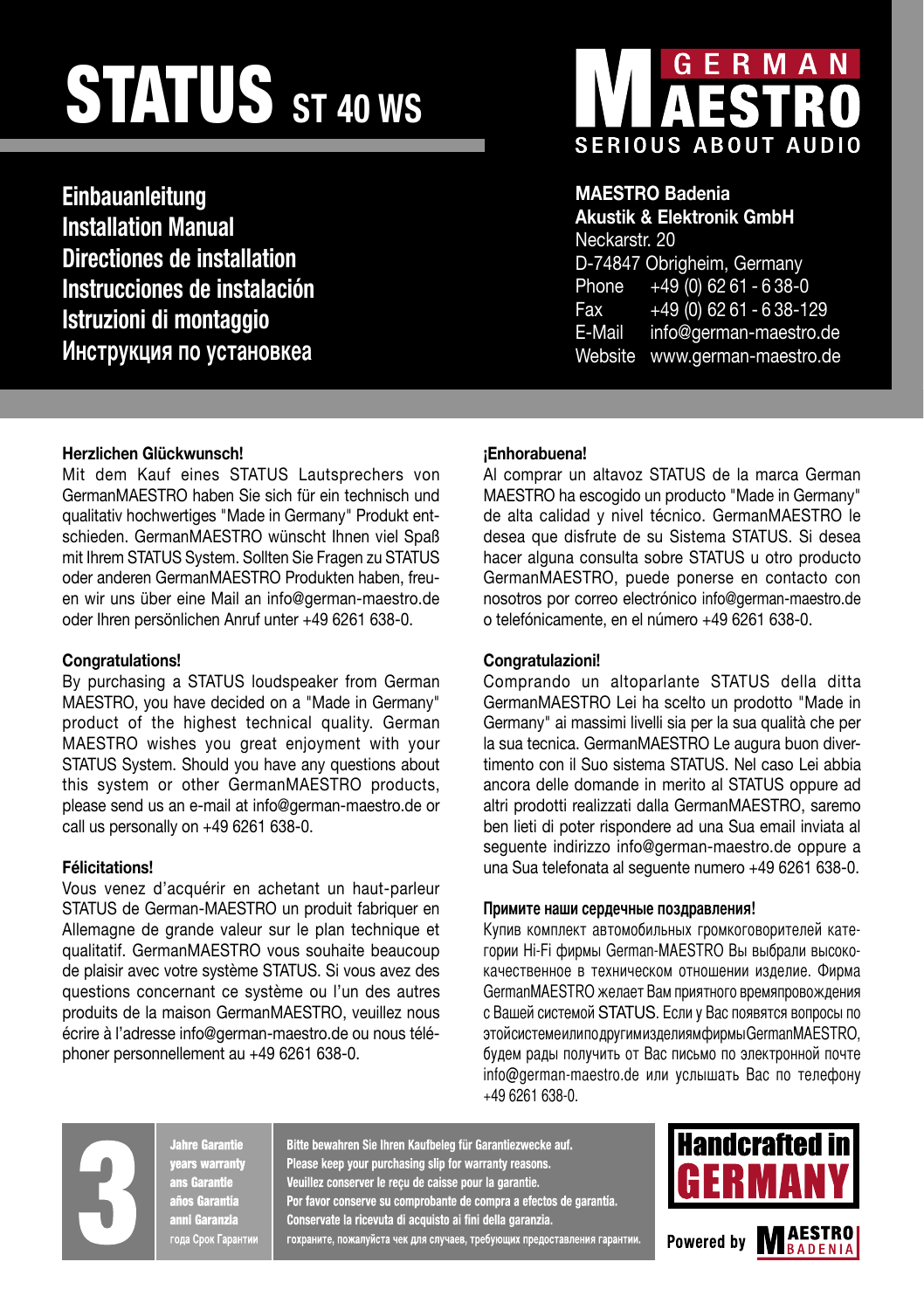# STATUS **ST 40 WS**

### **Allgemeines General Généralités Indicaciones generales Informazioni generali** Общие рекомендации

Beachten Sie bei Einbau und Betrieb des Lautsprechers die Sicherheitsbestimmungen über tragende Karosserieteile, die Bestimmungen der StVZO sowie Vorschriften der Fahrzeughersteller. Informieren Sie sich, ob Sie evtl. fahrzeugspezifische Einbauadapter benötigen. Schützen Sie Ihre Lautsprecher bei Einbau und Betrieb vor Beschädigung, Spritzwasser und Überlastung. Um mögliche Kurzschlüsse zu vermeiden empfehlen wir während der Montage die Minusklemme der Fahrzeugbatterie abzuklemmen, vergewissern Sie sich zuvor, ob dadurch nicht die elektronischen Sicherheitssysteme Ihres Fahrzeuges unwiederruflich gesperrt werden. Berühren Sie bitte nicht die empfindliche Oberfläche der Hoch- und Tieftonmembrane. Verwenden Sie niemals die Lautsprecherchassis als Schneid- oder Bohrvorlage.

Please observe the safety requirements relating to supporting chassis members, the applicable road safety regulations and the instructions of the vehicle manufacturer when installing and using the loudspeakers. Always protect your loudspeakers during installation and use against damage, spray water and overloading. Disconnect the minus terminal of the vehicle battery during installation in order to avoid possible short-circuits. But prior to that please make sure that such a disconnection will not block the electronically car's safety system. Please do not touch the delicate surface of the tweeter and woofer membranes. Never use the loudspeaker chassis itself as a cutting or drilling template.

Respectez lors du montage et de l'utilisation du hautparleur les directives de sécurité concernant les pièces de carrosserie porteuses, les spécifications du Service des Mines ainsi que les consignes du constructeur automobile. Protégez vos haut-parleurs lors du montage et de l'utilisation de toute dégradation, projection d'eau et surcharge. Si possible, débranchez pendant le montage la borne moins de la batterie du véhicule afin d'éviter tout court-circuit éventuel. Veuillez ne pas toucher la surface sensible de la membrane des aiguës et des graves. N'utilisez jamais le châssis du haut-parleur pour couper ou percer dessus.

Durante el montaje y funcionamiento de los altavoces, siga las normas de seguridad respecto a las piezas de soporte de la carrocería, las normas del Código de Circulación y las especificaciones del fabricante del vehículo. Infórmese de si en su caso es necesario un adaptador German MAESTRO específico para vehículos. Durante el montaje y funcionamiento de los altavoces, evite que sufran cualquier desperfecto, presérvelos del agua y no ponga elementos pesados sobre ellos. Durante el montaje de los altavoces asegúrese de desconectar el borne negativo de la batería del automóvil para evitar posibles cortocircuitos. No tocar la superficie sensible del altavoz de graves ni del altavoz de agudos. No utilice en ningún caso el chasis de los altavoces para cortar o perforar.

Durante l'installazione degli altoparlanti, evitate di modificare zone portanti della carrozzeria ed osservate scrupolosamente le disposizioni fornite dal costruttore dell'autoveicolo. Verificate la disponibilità di adattatori di montaggio GermanMAESTRO specifici per il Vostro autoveicolo. Proteggete gli altoparlanti da acqua, urti, e sovraccarichi durante e dopo l'installazione. Durante il montaggio, scollegate il morsetto negativo della batteria onde evitare possibili corto-circuiti. Non toccate le delicate membrane degli altoparlanti. Non utilizzate gli altoparlanti come dime di taglio o foratura. Durante il funzionamento degli altoparlanti, osservate scrupolosamente le norme previste dal Codice della Strada.

При установке и во время эксплуатации громкоговорителей обратите особое внимание на соблюдение требований технической безопасности, касающихся несущих деталей кузова автомобиля, а также правила эксплуатации транспортных средств и предписания заводаизготовителя автомобиля. Проконсультируйтесь, не понадобятся ли Вам установочный адаптер фирмы GermanMAESTRO, необходимый для данного типа автомобиля. Предохраняйте Ваши громкоговорители при установке и дальнейшей эксплуатации от повреждений, воды и перегрузок. Во избежание короткого замыкания, отсоедините на время монтажа минусовую клемму автомобильной батареи. Не прикасайтесь, пожалуйста, к чувствительной поверхности мембран высоких и низких частот. Не используйте ни в коем случае корпус громкоговорителя в качестве шаблона для резки или сверления.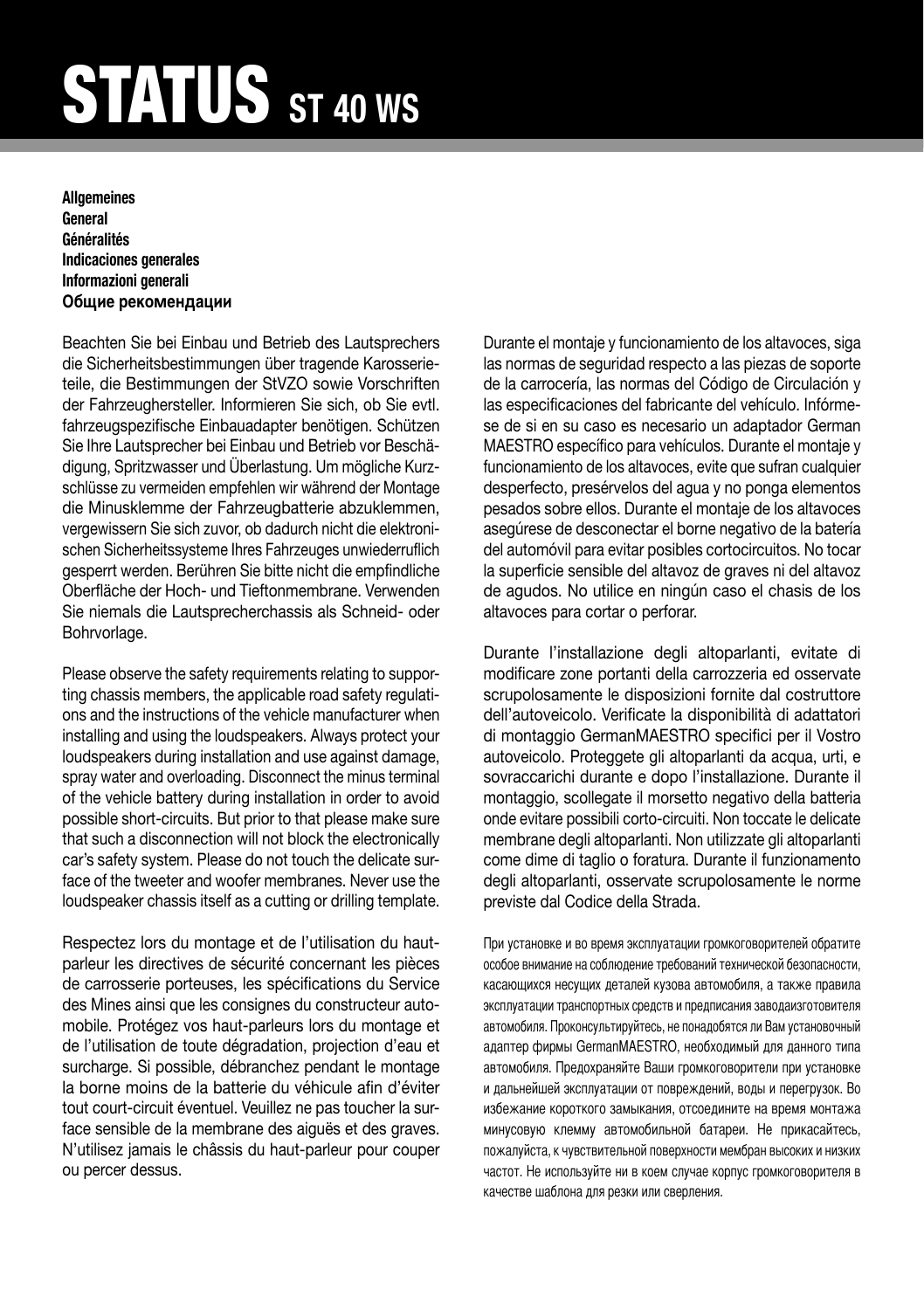# GERMAN<br>**AESTRO**

### **Einbauhinweise Installation Instructions Instructions de montage Indicaciones de instalación Istruzioni per il montaggio Инструкция по сборке**

Achten Sie vor der Montage der Lautsprecherkomponenten darauf, dass beim Einbau hinter der Auflage keine Hindernisse wie z.B. Fenstermechanik vorhanden sind. Ebenso ist darauf zu achten, dass die Frontgitter genügend Abstand zu Funktionsteilen wie z.B. Fensterkurbel oder Türgriff haben.

Before installing any loudspeaker components, please make sure that there are no obstacles to the installation. Check behind the supporting surface to insure proper clearance to the window mechanism or door lock assembly. When choosing to surface mount your speakers, take care to ensure enough clearance exists between the mounting grilles and door handle or possibly existing window crank prior to cutting the door panel.

Veillez, avant de monter les composants des haut-parleurs, à ce qu'il n'y ait rien derrière le support, comme par exemple le mécanisme de vitre. Veillez également à ce que la distance entre la grille frontale et les éléments fonctionnels comme par exemple le lèvre-vitre ou la poignée de portière soit suffisante.

Antes del montaje de las piezas de los altavoces asegúrese de que no hay impedimentos detrás del soporte (p.ej. la mecáni-ca de las ventanas). Igualmente, es importante vigilar que la rejilla frontal esté a distancia suficiente de piezas de uso habitual como son las manivelas de las ventanas o las mane-cillas de las puertas.

Prima di procedere al montaggio degli altoparlanti, verificate che gli equipaggiamenti magnetici non ostacolino parti meccaniche di portiere ed alzacristalli. Verificate che le reti di protezione degli altoparlanti non impediscano il movimento dei comandi porta e finestrino.

При сборке компонентов громкоговорителей необходимо обратить внимание на то, чтобы за панелью, на которую монтируется громкоговоритель, не находилось каких-либо препятствий, например механизмов стеклоподъёмников. Также обратите внимание на то, чтобы передняя решётка громкоговорителя находилась на достаточном расстоянии от движущихся деталей автомобиля (рукояток стеклоподъёмников, дверных ручек).